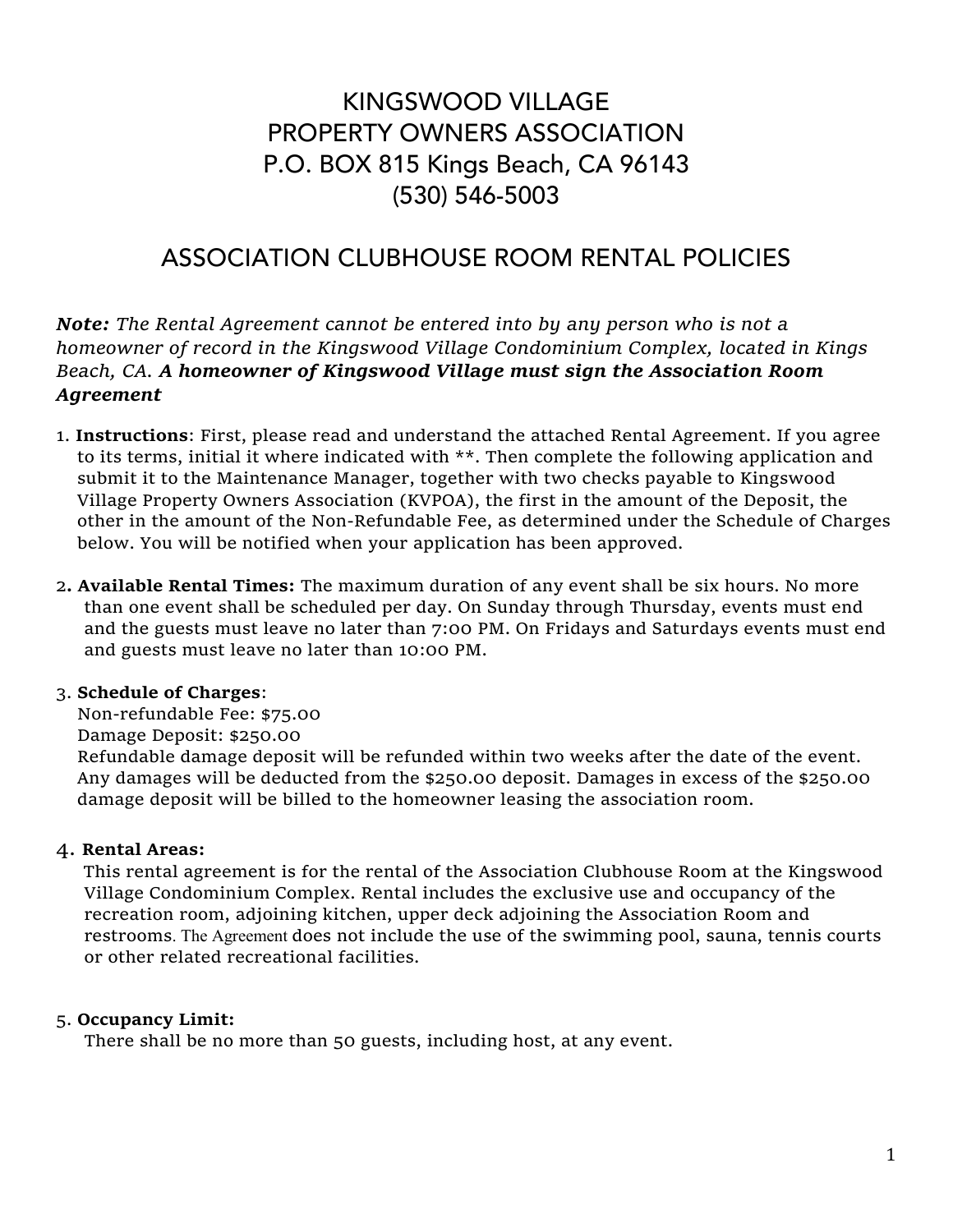# ASSOCIATION CLUBHOUSE ROOM RENTAL POLICIES

In consideration for the use of the Clubhouse on the agreed upon dates, and for the purposes as set forth in the application attached hereto, the undersigned Renter understands and agrees that the use of the Association Clubhouse Room and its associated facilities is subject to the following guidelines and limitations.

#### 1**. Scope:**

The Rental Agreement entitles the Renter and Renter's Guests and invitees to the exclusive use and occupancy of the Areas as stated in Section 4. Rental Areas Initial:  $**$ 

#### 2. **Compliance**

a. Renter's Guests shall abide by all posted rules and regulations governing the use of the Association Clubhouse Room, Kitchen, Bathroom, and Deck. RULES FOR THE USE OF THE ASSOCIATION ROOM, KITCHEN, BATHROOM, AND DECK ARE POSTED IN THE KITCHEN.

b. All minors must be supervised by responsible adults.

Initial: \_\_\_\_\_\_\*\*

#### 3. **Food and beverage preparation**

- a. Preparation of food (if required) will take place inside the Association Clubhouse Room and kitchen. Prepared food from third party vendors may be brought in.
- b. Caterers are allowed but must meet all requirements of the Room Rental Policies and Application.
- c. No open flames of any kind are allowed in the rental areas designated per Room Rental Policies.

Initial: \_\_\_\_\_\_\*\*

#### 4. **Food presentation:**

- a. All food presentation and services shall be within the confines of the agreed upon rental area(s).
- b. The use of beverage glasses and glass containers shall not be allowed outside the Association Clubhouse Room.

Initial: \_\_\_\_\_\_\*\*

#### 5. **Alcohol:**

- a. The consumption of alcoholic beverages is not specifically prohibited. No sale of any alcoholic beverages is permitted on the premises. Homeowner/Renter shall see that such consumption is appropriate to the setting.
- b. It is the responsibility of the Primary Renter on site to ensure that no alcoholic beverages are served to any minor in accordance with California State law.

Initial: \_\_\_\_\_\_\*\*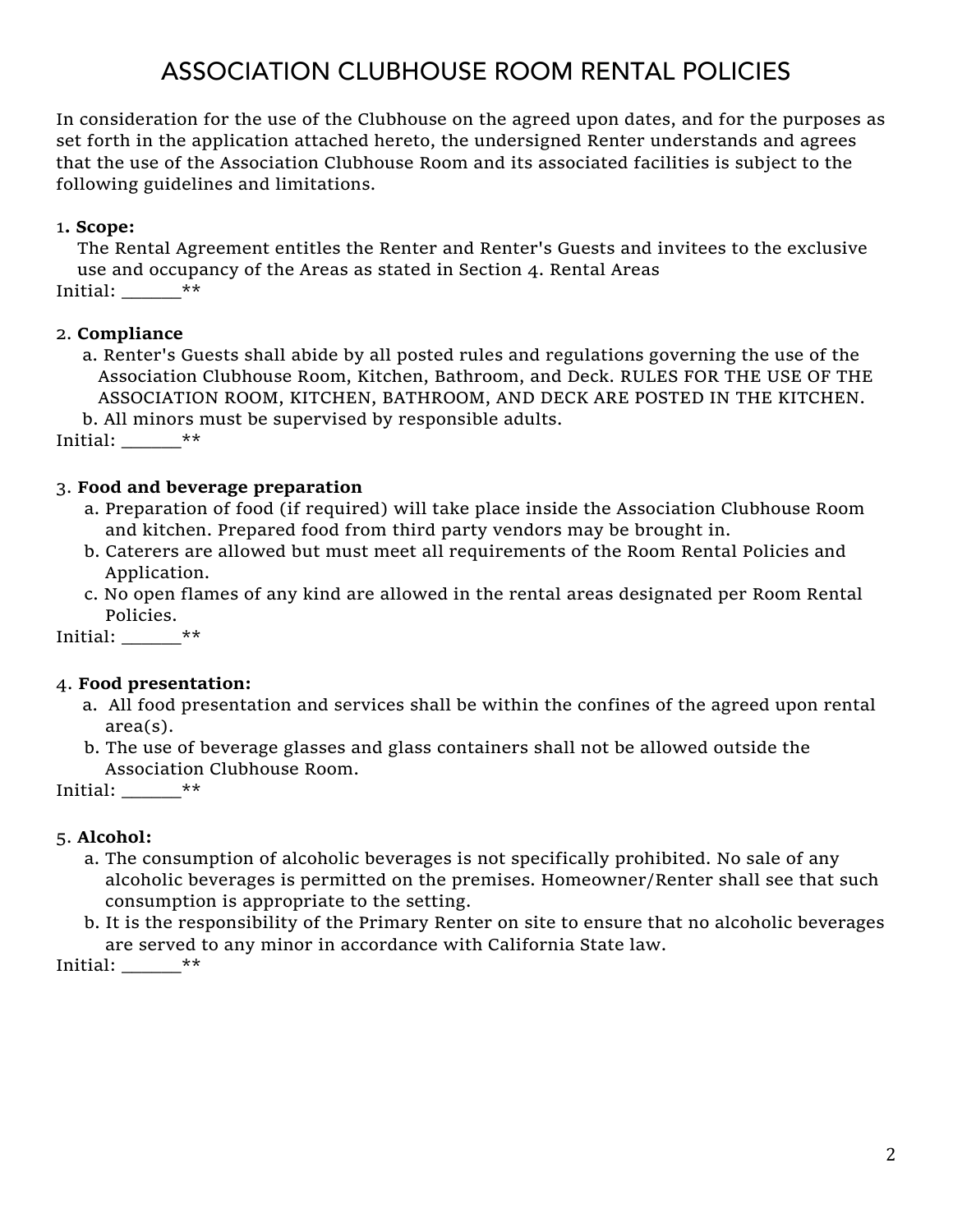# ASSOCIATION CLUBHOUSE ROOM RENTAL POLICIES

#### 6. **Noise:**

- a. The level of noise and activity at all times shall be appropriate to the setting, recognizing that Kingswood Village is not a commercial facility, but a residential community extending a privilege to its residents in allowing them to entertain their guests at the Association facility. The homeowner hosting the event shall be responsible for seeing that the noise level and activity is proper for the use of the Association Clubhouse Room.
- b. Any music at the event shall be inside the Association Clubhouse Room, i.e., if live music, the musician(s) shall be inside: if recorded music, the speakers shall be inside. In all cases, the volume of the music shall not disturb the other residents of Kingswood Village.

Initial: \_\_\_\_\_\_\*\*

#### 7. **Clean-up of Premises:**

- a. The Renter, not the maintenance staff of Kingswood Village, is responsible for cleaning the facilities after each event. All food, trash, garbage, debris, containers, etc. shall be removed from the facility. All floors, furniture, cabinets, appliances, walls, sinks and toilets shall be cleaned to their condition prior to rental. All trash and debris shall be be removed from the parking area, stairs, and landing leading to the recreation room and placed in the nearest dumpsters.
- b. The clean up is to be performed as soon as the event is over. In the case of an evening event, the clean up may be deferred until no later than noon the next day.
- c. Any furnishings brought in by the Renter, and not owned by KVPOA, is to be removed within *24 hours* of the event.
- d. If upon inspection by the maintenance staff, the facilities have not been adequately cleaned or returned to their prior condition, the renter will be charged a penalty of \$50.00 plus a clean-up fee, calculated at \$35.00 per hour, with a minimum charge of \$35.00. These charges will be deducted from the damage deposit.

Initial: \_\_\_\_\_\_\*\*

#### 8**. Liability:**

- a. Homeowner/Renter shall be fully liable to Kingswood Village Property Owners Association for any physical damage caused by Renter, Renter's vendors, or their Guests resulting from their use of the Association Room Facilities. Renter's liability for facility damage is the total of damages as set by KVPOA insurance adjusters and is not limited to the amount of any deposit paid at the time of renting the premises.
- b. Any action, resulting in possible litigation directly attributable to alcohol consumed while at the Rental facilities, shall be at the liability of the Homeowner/Renter.
- c. Any Homeowner who rents the Association Clubhouse Room does hereby indemnify and hold harmless Kingswood Village Property Owners Association, its members, directors, officers, employees and agents, from any and every claim, cost, damage and liability, including the cost of defending against the same, which may be asserted against them, or any one or more of them, because of an event during, or as a result of, or related to the renting of the premises, including by way of example and without limitation, any actions resulting from the consumption of alcohol.

Initial:  $**$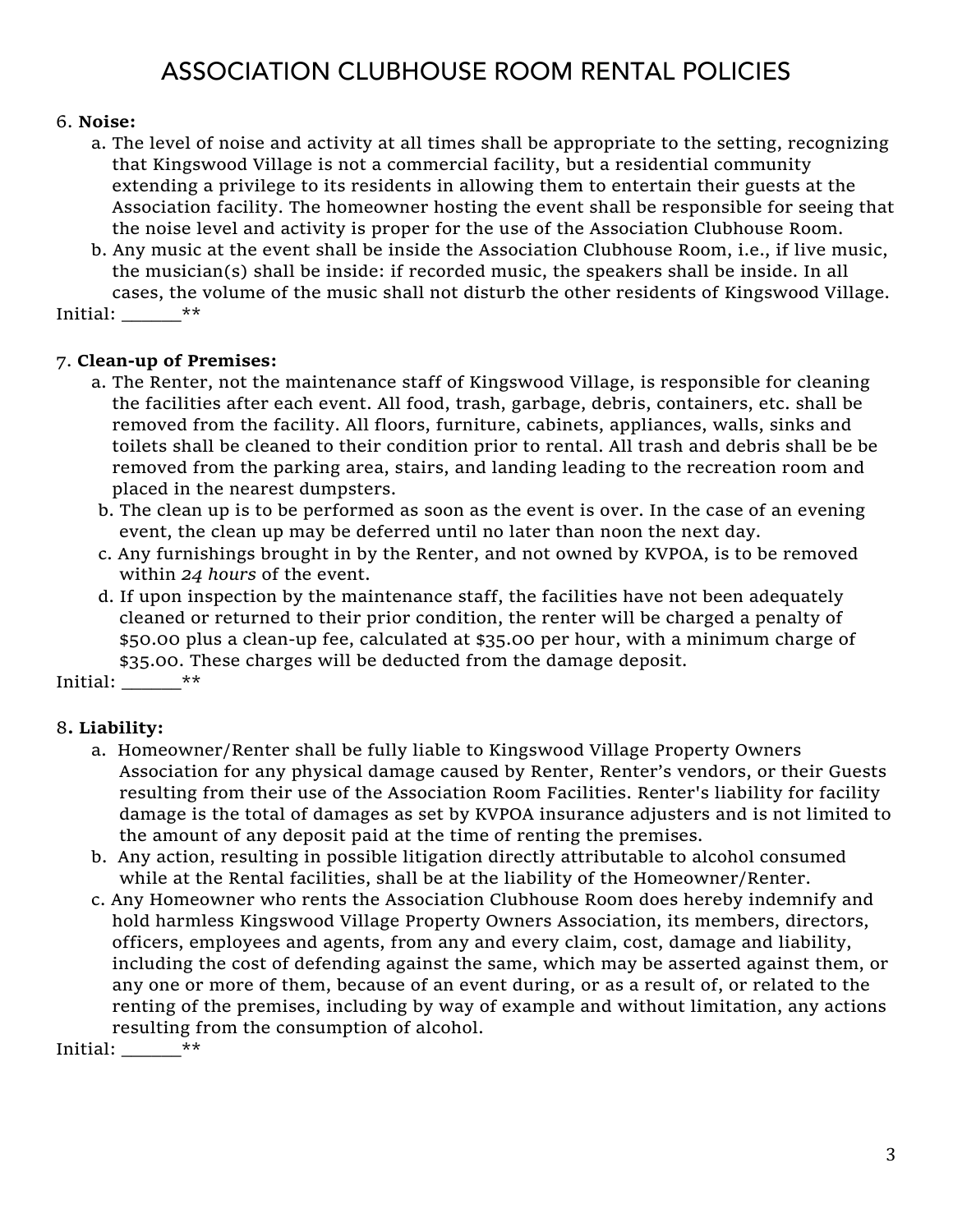### ASSOCIATION CLUBHOUSE ROOM RENTAL POLICIES

9. **Use:**

a. Association Room is to be used for social purposes only.

b. Renter shall not utilize the premises for any profit making purposes. Initial:  $\_\_\_\_\_\_\_\_*^*$ 

10.I have read, signed and received a copy of this rental agreement.

| Date: <u>Date: Electronic Property</u> |
|----------------------------------------|
|                                        |
|                                        |

Date: kvpoa rental policies/application Revised: November 2018